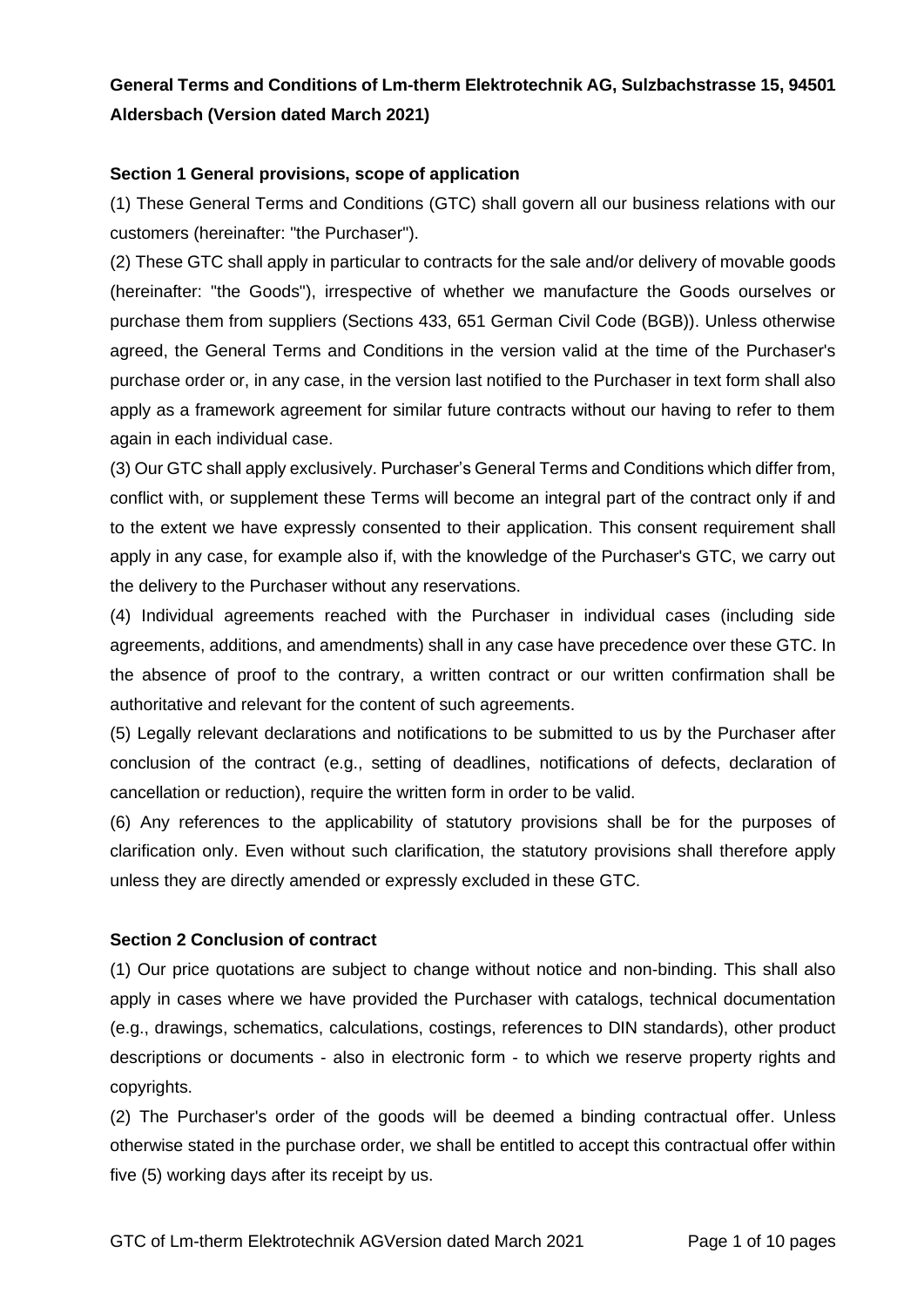(3) Acceptance may be declared either in writing (e.g., by order confirmation or issuance of an invoice) or by delivery of the goods to the Purchaser.

(4) The scope of our contractually owed services and performances shall be defined solely on our order confirmation. We reserve the right to customary tolerances within the scope of what is deemed reasonable for the Purchaser.

(5) We reserve the right to make changes to the design, the choice of materials, the specifications, and the design type even after sending an order confirmation, provided that such changes do not contradict either the order confirmation or the Purchaser's specifications. The Purchaser also undertakes to agree to any further changes proposed by us, insofar as such changes are reasonable for the Purchaser.

## **Section 3 Use of the online store**

(1) The offerings of our online store at www.lm-therm.de are aimed exclusively at entrepreneurs as defined in Section 14 of the German Civil Code (BGB). We will not enter into contracts with consumers as defined in Section 13 of the German Civil Code (BGB).

(2) You may place your purchase orders via our online store at www.lm-therm.de either as a socalled guest user or as a registered user. In both cases, the placing of a purchase order requires the customer's declaration that he/she is acting in the capacity as a commercial customer, i.e., as an entrepreneur as defined by Section 14 of the German Civil Code (BGB). Purchase orders by consumers are not allowed.

(3) After receipt of a purchase order, the customer will receive an automatically created order confirmation. However, this automatically created order confirmation does not yet constitute a declaration of acceptance by Lm-therm Elektrotechnik AG.

(4) We generally check incoming orders and will issue an order confirmation upon successful validation. The contract will be concluded upon issuance of our order confirmation.

#### **Section 4 Cancellation policy**

When concluding a remote selling transaction, consumers generally have a statutory right of cancellation, of which the Vendor will inform them in accordance with the statutory model below.

#### **Cancellation policy**

Right of cancellation

You have the right, within 14 days of entering into this contract, to cancel it with immediate effect without giving any reasons.

The cancellation period is fourteen (14) days from the day on which you or a third party named by you, who is not the carrier, took or has taken possession of the last goods.

GTC of Lm-therm Elektrotechnik AGVersion dated March 2021 Page 2 of 10 pages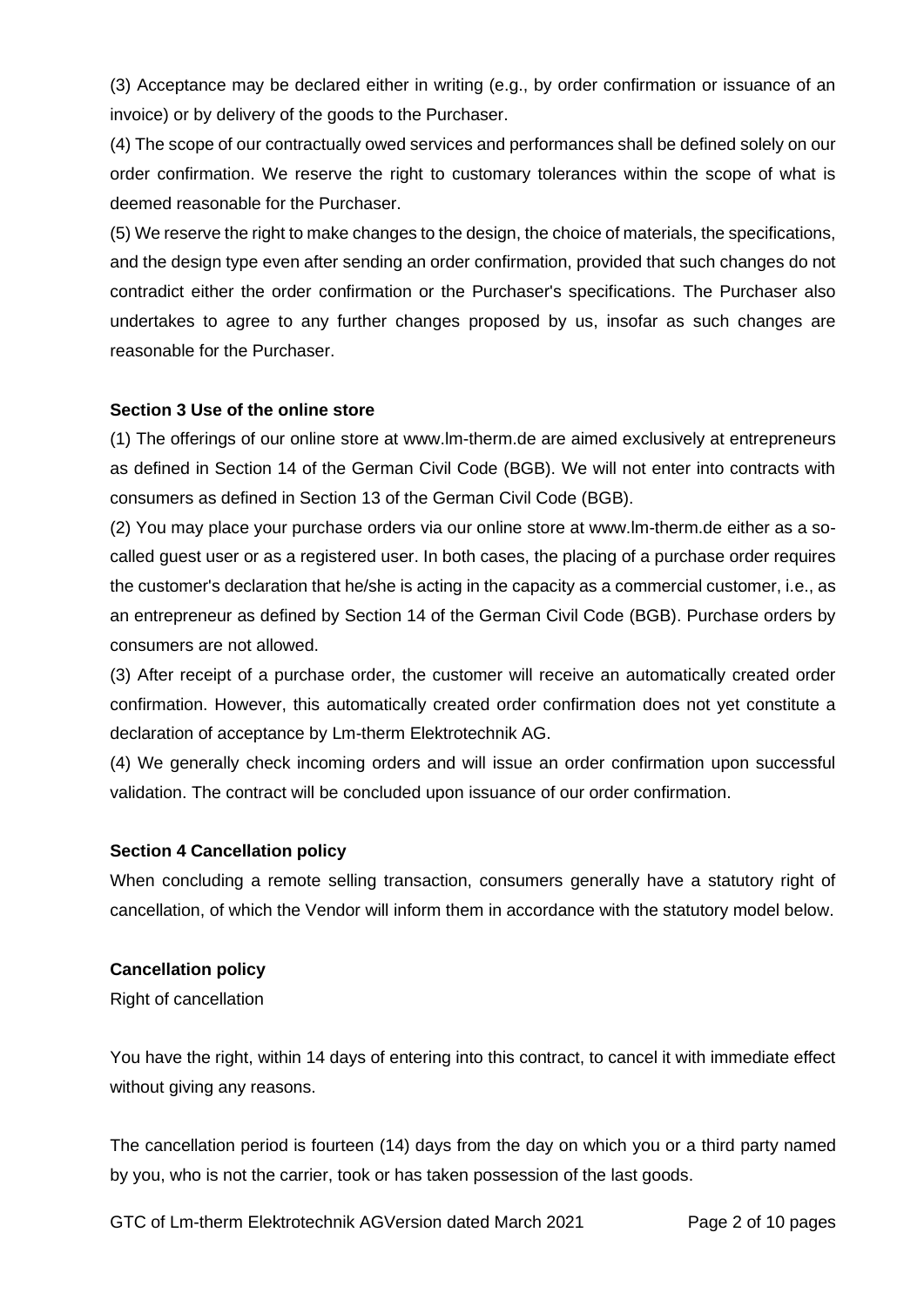To exercise your right of cancellation, please advise us (Lm-therm Elektrotechnik AG, Sulzbachstrasse 15, 94501 Aldersbach, telephone +49-8543-62460-30, fax +49-8543-62460-40, email info@lm-therm.de) by sending us your unequivocal declaration (e.g., a letter sent by post, fax or e-mail) of your decision to withdraw from this contract. You may use the attached sample cancellation form, although its use is not mandatory.

Sending your notification advising us of the exercise of your right to cancellation prior to expiry of the cancellation period will be deemed sufficient for compliance with the cancellation period.

## Consequences of a cancellation

Should you cancel this contract, we undertake to reimburse you for all payments received from you, including the delivery costs (with the exception of any additional expenses incurred as a result of your having opted for a type delivery other than the most economical standard delivery offered by us), immediately and at the latest fourteen (14) days from the date of receipt of your notification advising us of your cancellation of this contract. For that repayment, we will use the same means of payment used by you in your original transaction, unless explicitly agreed with you otherwise; you will in no case be charged for any remuneration for such repayment.

We may refuse such repayment until receipt of the returned goods, or until receipt of evidence proving your return of the goods, whichever happens first.

You are under obligation to return or hand over the goods to us immediately, but in any event no later than fourteen (14) days after the date you have notified us of your cancellation of this contract. Compliance with this deadline will be deemed ensured if you dispatch the goods prior to expiry of the 14-day period.

You will be responsible for paying the direct costs for returning the goods.

You will not be liable for any loss in the value of the goods unless such loss in value is attributable to any handling of the goods not necessary for checking the quality, characteristics, and functioning of the goods.

## **End of the cancellation policy**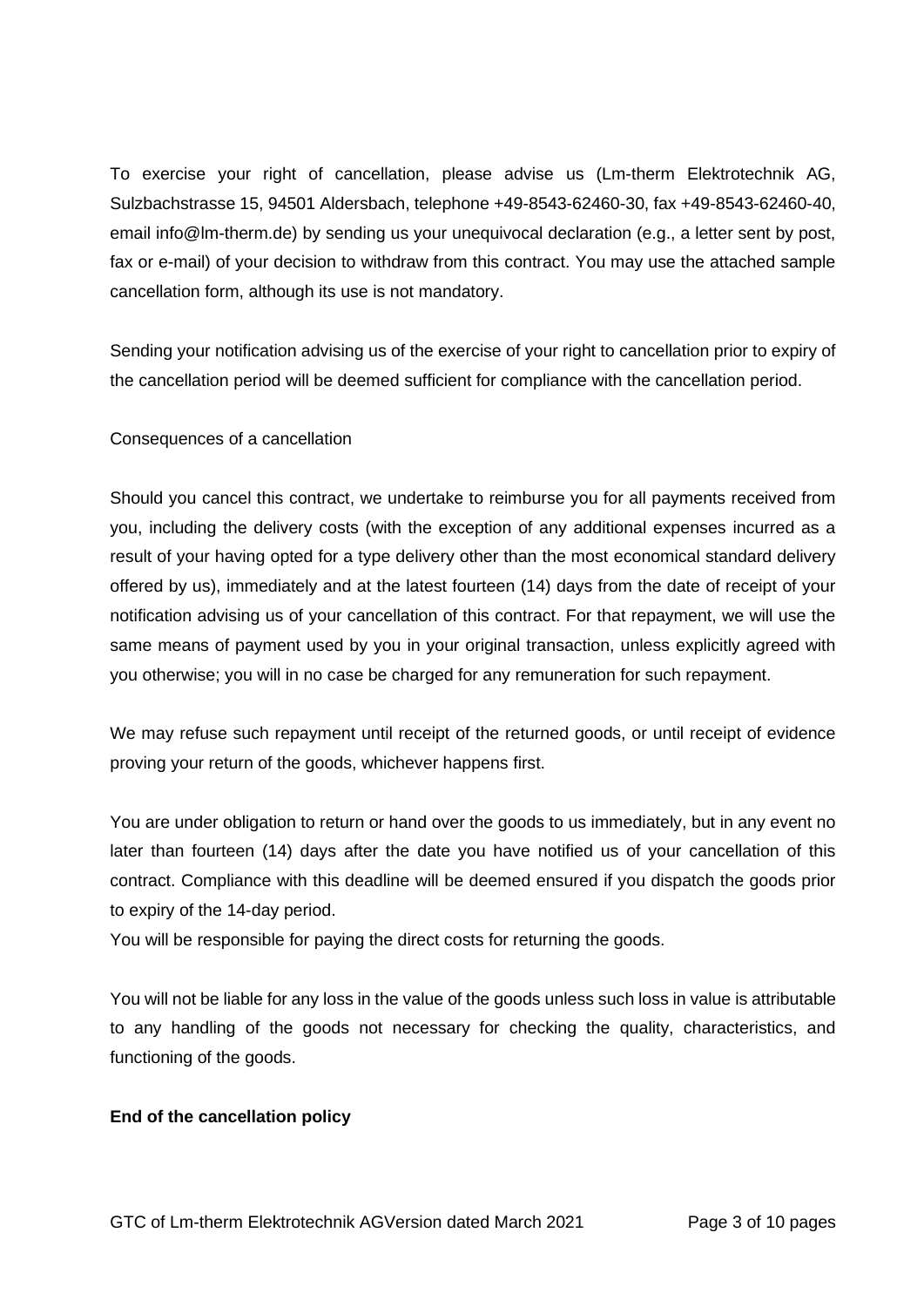#### *Cancellation form template*

(Please complete and return this form if you wish to cancel the contract.)

— ATTN.: Lm-therm Elektrotechnik AG Sulzbachstrasse 15 94501 Aldersbach Fax +49-8543-62460-40 Email info@lm-therm.de

— I/we (\*) hereby give notice of cancellation of the contract concluded by me/us (\*)

for the purchase of the following goods (\*)/ provision of the following services (\*):

— Ordered on (\*)/received on (\*)

— Name of consumer(s)

— Address of consumer(s)

— Signature of consumer(s) (only for communications on paper)

— Date

(\*) Please delete as appropriate

## **Section 5 Delivery deadline and delivery delay**

(1) The delivery deadline will be either agreed individually or specified by us upon acceptance of the purchase order. Unless otherwise agreed, the delivery deadlines are non-binding.

(2) If we are unable to meet binding delivery deadlines for reasons beyond our reasonable control (non-availability of goods/services), we undertake to advise the Purchaser without undue delay while at the same time notifying the Purchaser of the anticipated new delivery deadline. If the goods/services continue to remain unavailable even within the new delivery dead, we have the right to withdraw from the contract either in whole or in part; in that case, we undertake to immediately refund any consideration already paid by the Purchaser.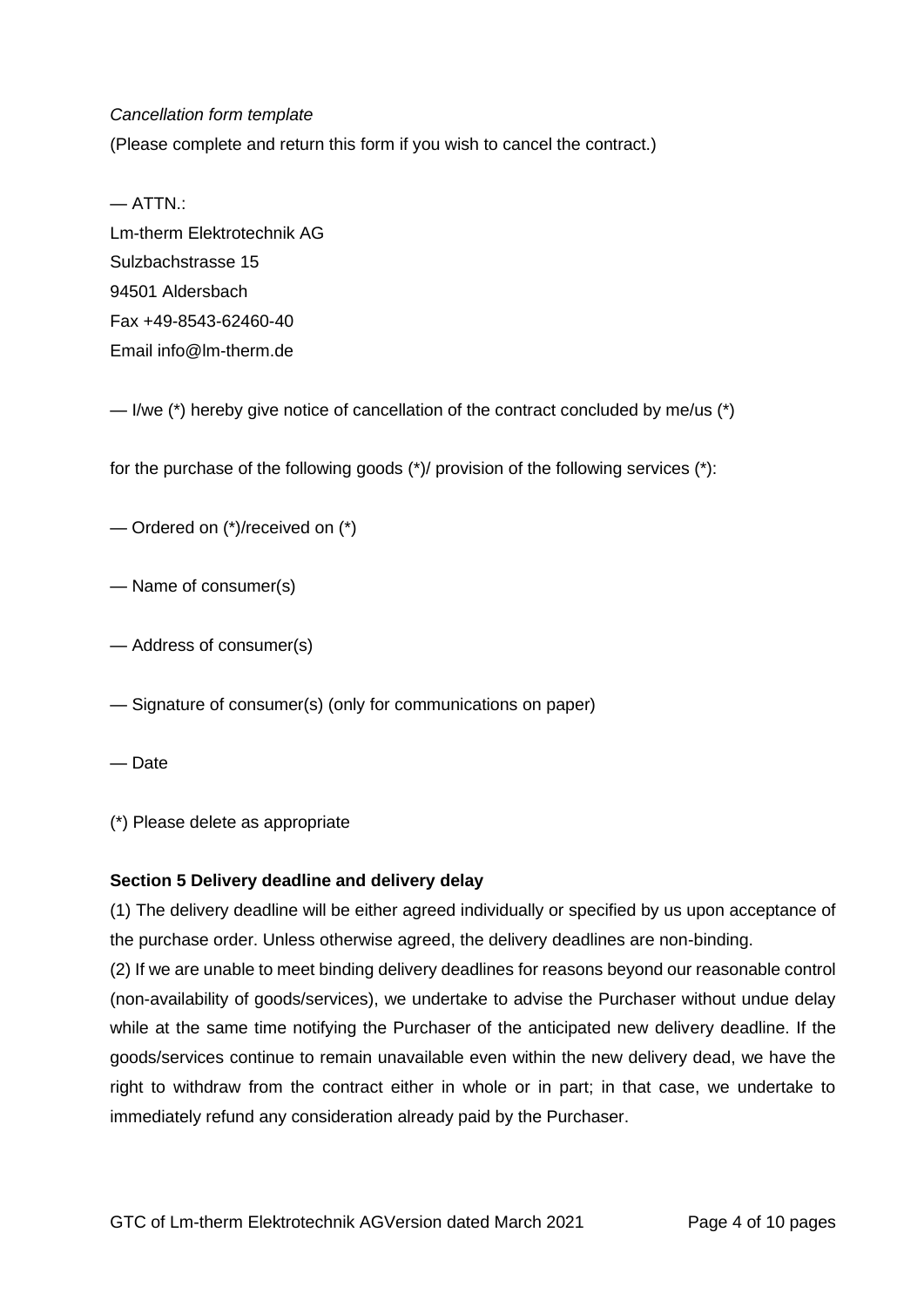A typical case of non-availability of the goods/services as contemplated herein is notably the late self-delivery by our suppliers if we have concluded a congruent hedging transaction, and if neither we nor our supplier are at fault or if we are not obliged to procure in the individual case.

(3) The occurrence of a delay in delivery at our end shall be determined in accordance with the statutory provisions. In any case, however, a reminder by the Purchaser shall be required. If we are in default of delivery, the Purchaser may demand lump-sum compensation for the damage caused by the delay. The lump-sum compensation shall equal 0.5% of the net price (delivery value) for each full calendar week of the delay, but in total not exceeding 5% of the delivery value of the delayed goods. We reserve the right to prove that the Purchaser has not suffered any damage at all or has suffered significantly less damage than the aforementioned lump sum.

(4) The Purchaser's rights pursuant to Section 9 of these GTC and our statutory rights, in particular in the event of an exclusion of the obligation to perform (e.g. due to impossibility or unreasonableness of performance and/or subsequent performance), shall remain unaffected.

## **Section 6 Delivery, passing of risk, acceptance, default of acceptance**

(1) Deliveries are made ex warehouse, which is also the place of performance for the delivery and any subsequent performance. At the Purchaser's request and expense, the goods will be shipped to another destination (sale by delivery to a place other than the place of performance). Unless otherwise agreed, we retain the right to determine the type of shipment (in particular, the shipping company, shipping route, packaging).

(2) The risk of accidental loss and accidental deterioration of the goods shall pass to the Purchaser at the latest upon handover of the goods. In the case of sale by delivery to a place other than the place of performance, however, the risk of accidental loss and accidental deterioration of the goods, as well as the risk of delay, shall already pass upon delivery of the goods to the forwarding agent, the carrier, or any other person or institution designated to carry out the shipment. Insofar as acceptance has been agreed, such acceptance shall count as the relevant date for the transfer of risk. In all other respects, the statutory provisions of the law on contracts for work and services shall also apply mutatis mutandis to any acceptance of the goods/services that may have been agreed. If the Purchaser is in default of acceptance, the handover and/or transfer shall still be deemed to have taken place.

(3) If the Purchaser is in default of acceptance, or fails to cooperate, or if our delivery is delayed for other reasons for which the Purchaser is responsible, we shall be entitled to demand compensation for the resulting damage, including additional expenses (e.g., storage costs).

(4) Partial deliveries shall be considered acceptable.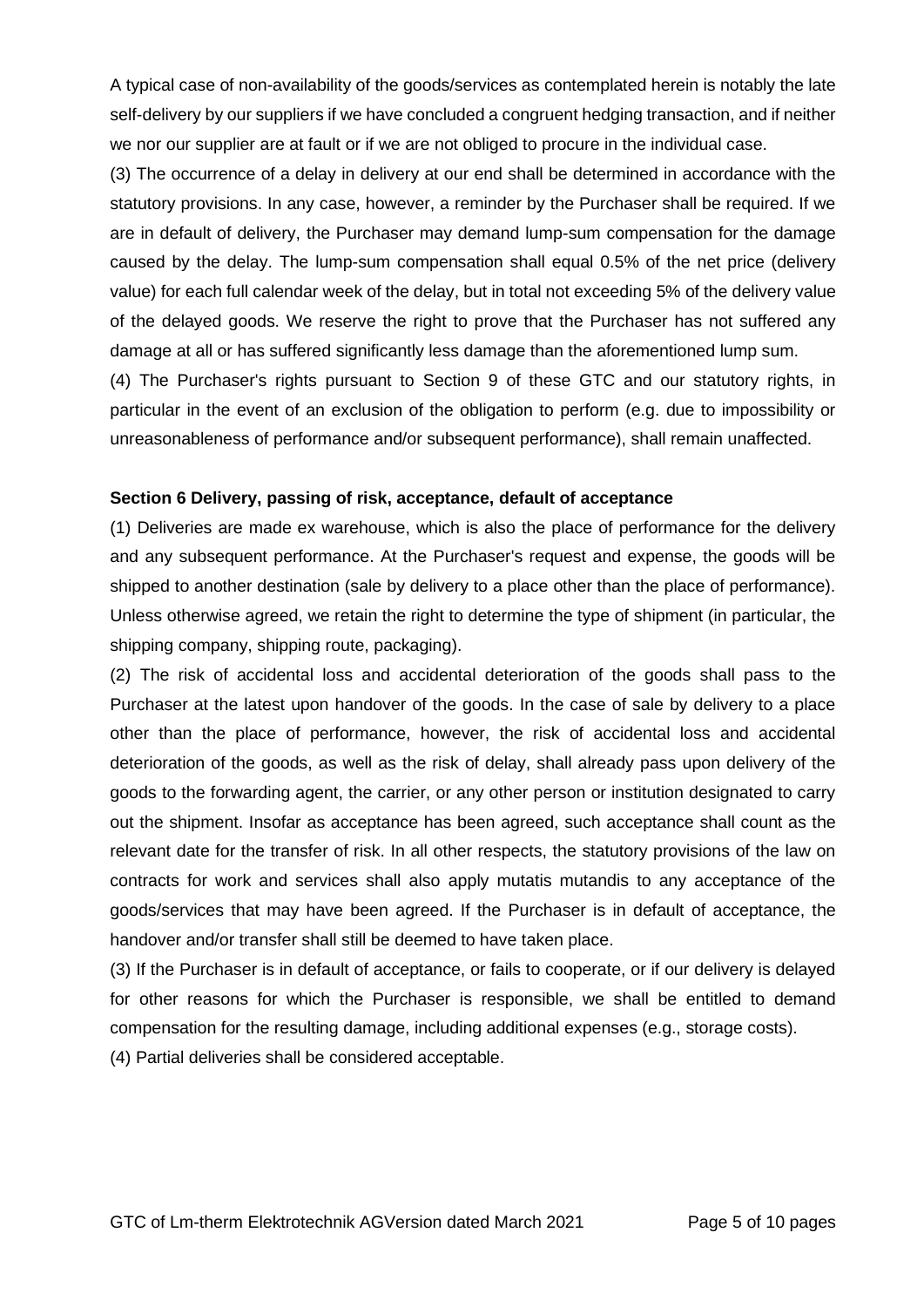#### **Section 7 Prices and terms and conditions of payment**

(1) Unless otherwise agreed in individual cases, our prices valid at the time of conclusion of the contract shall apply, ex warehouse, plus the statutory value added tax.

(2) In the case of sale by delivery to a place other than the place of performance (Section 6 para. (1), the Purchaser shall bear the shipping costs ex warehouse and the costs of any transportation insurance requested by the Purchaser. Any customs duties, fees, taxes and other public charges shall be borne by the Purchaser.

(3) The purchase price shall become due and payable within thirty (30) days, strictly net, from the date of invoice and delivery or acceptance of the goods. However, we may decide at any time, also within the framework of an ongoing business relationship, to make partial or whole deliveries only against advance payment. In addition, we may request partial payments for projects, depending on the progress of the project. We will make declaration of reservation to that effect at the latest with our order confirmation.

(4) Upon fruitless expiry of the aforementioned payment deadline, the Purchaser will be deemed in default. During the period of default, interest will be charged on the purchase price at the applicable statutory default interest rate. We reserve the right to claim further damages caused by the default. With respect to merchants, our claim to the commercial maturity interest (Section 353 German Commercial Code (HGB)) shall remain unaffected.

(5) The Purchaser shall only be entitled to rights of set-off or retention to the extent that its claim has been legally established or is undisputed. In the event of defects in the delivery, the Purchaser's counter-rights shall remain unaffected, in particular pursuant to Section 9 para. (6) sentence 2 of these GTC.

(6) If, after conclusion of the contract, it becomes apparent (e.g. by filing for insolvency proceedings) that our claim to the purchase price is jeopardized by the Purchaser's inability to pay, we shall be entitled to refuse performance in accordance with the statutory provisions and if necessary after setting a deadline - to withdraw from the contract (Section 321 German Civil Code (BGB)). In the case of contracts for the manufacture of unjustifiable items (custom-made products), we may declare rescission immediately; the statutory provisions on the dispensability of setting a deadline shall remain unaffected.

(7) In the case of call orders, we shall be entitled to procure the material for the entire order and to manufacture the entire order quantity immediately. This means that any change requests on the Purchaser's part can no longer be taken into account after the purchase order has been placed, unless such option of change requests was expressly agreed.

(8) If we do decide to take the Purchaser's change requests into account, the additional costs incurred as a result thereof will be charged to the Purchaser.

#### **Section 8 Retention of ownership title**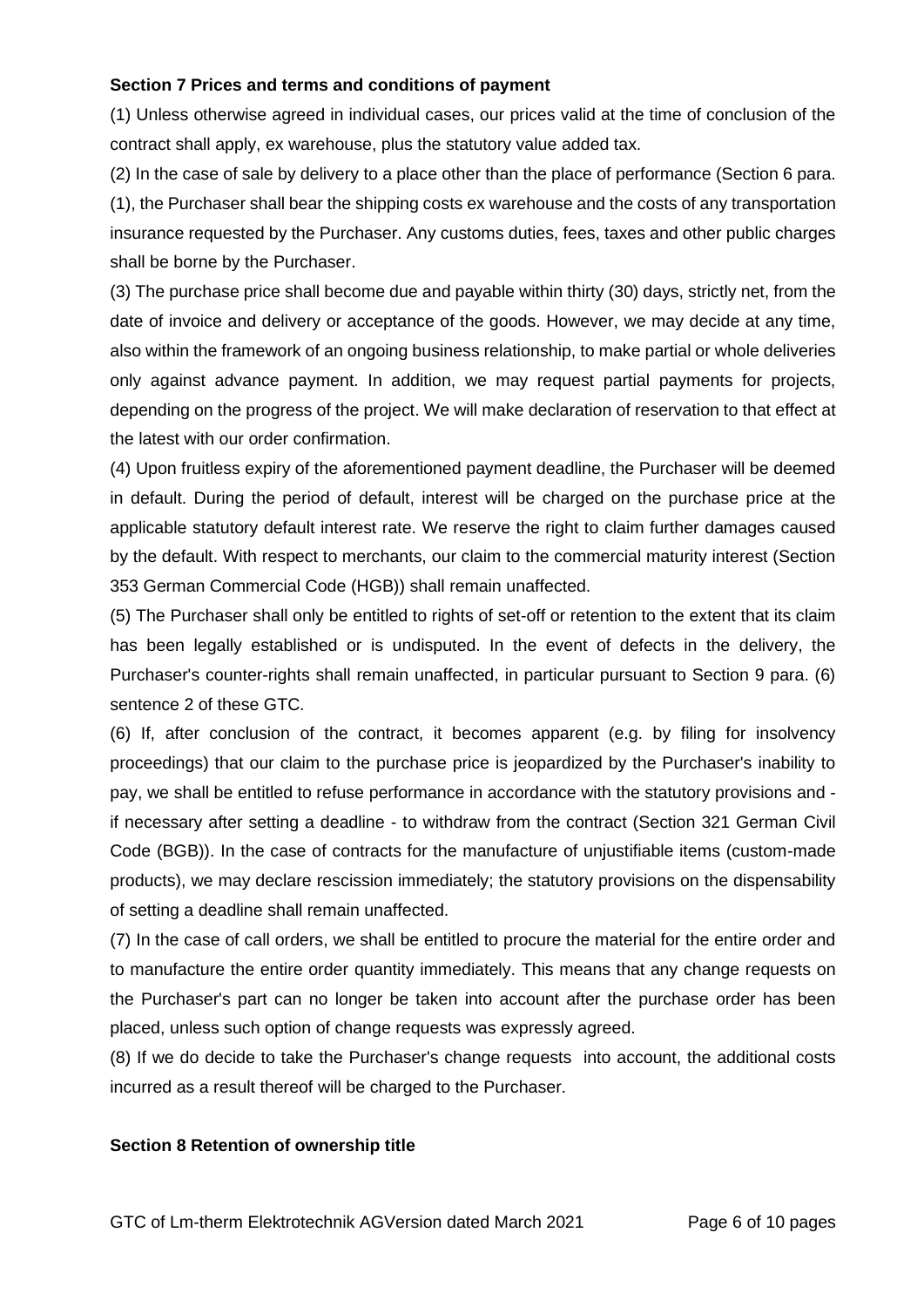(1) We will retain the title to the goods sold until full and complete payment of all current and future trade receivables arising from the purchase contract or any ongoing business relationship (collateralized receivables).

(2) The goods subject to retention of ownership title may neither be pledged to third parties nor assigned as collateral before full payment of the collateralized receivables. The Purchaser shall immediately notify us in writing if an application to commence insolvency proceedings was filed or if the goods belonging to us are made accessible to third parties (e.g., garnishments).

(3) If the Purchaser acts in breach of contract, in particular in the event of non-payment of the purchase price when due, we shall be entitled to withdraw from the contract in accordance with the statutory provisions and/ to demand the return of the goods based on the retention of ownership title and the withdrawal. If the Purchaser fails to pay the purchase price when due, we may only assert these rights after having set a reasonable grace period for the Purchaser to pay, and such deadline having elapsed without payment being made, or where the setting of any such grace period is not required by law.

(4) Until revocation as defined in lit. (c) below, the Purchaser may sell and/or process the goods subject to retention of ownership title in the ordinary course of business. In this case the following provisions shall apply additionally.

a) The retention of ownership title shall extend to the products resulting from the processing, mixing or combining of our goods at their full value, with ourselves being deemed as the manufacturer. If the ownership rights of third parties remain in existence during the processing, mixing or combination with their goods, we shall acquire co-ownership in relation to the objective invoice values of these goods In all other respects, the same provisions shall apply to the resulting product as those applying to the goods delivered under retention of ownership title.

b) The Purchaser hereby assigns to us, by way of collateral, any and all receivables from third parties arising from the resale of the goods or the product in total or in the amount of our coownership share, if any, in accordance with the preceding paragraph. We hereby accept such assignment. The Purchaser's duties set out in para. (2) hereof shall also apply in consideration of the assigned receivables.

c) The Purchaser shall remain entitled to collect the account receivable in addition to ourselves. We will refrain from collecting the account receivable as long as the Purchaser meets its payment obligations towards us, as long as there is no lack of its financial capacity to pay, and as long as we do not assert the retention of ownership title by exercising a right pursuant to para. (3). Where this is the case, however, we may require the Purchaser to disclose the assigned receivables and the respective debtors, to provide all information necessary for the collection thereof, to hand over the relevant documents, and to inform the debtors (third parties) of the assignment. In such a case, we are further entitled to revoke the Purchaser's right to resell and further process the goods subject to retention of ownership title.

GTC of Lm-therm Elektrotechnik AGVersion dated March 2021 Page 7 of 10 pages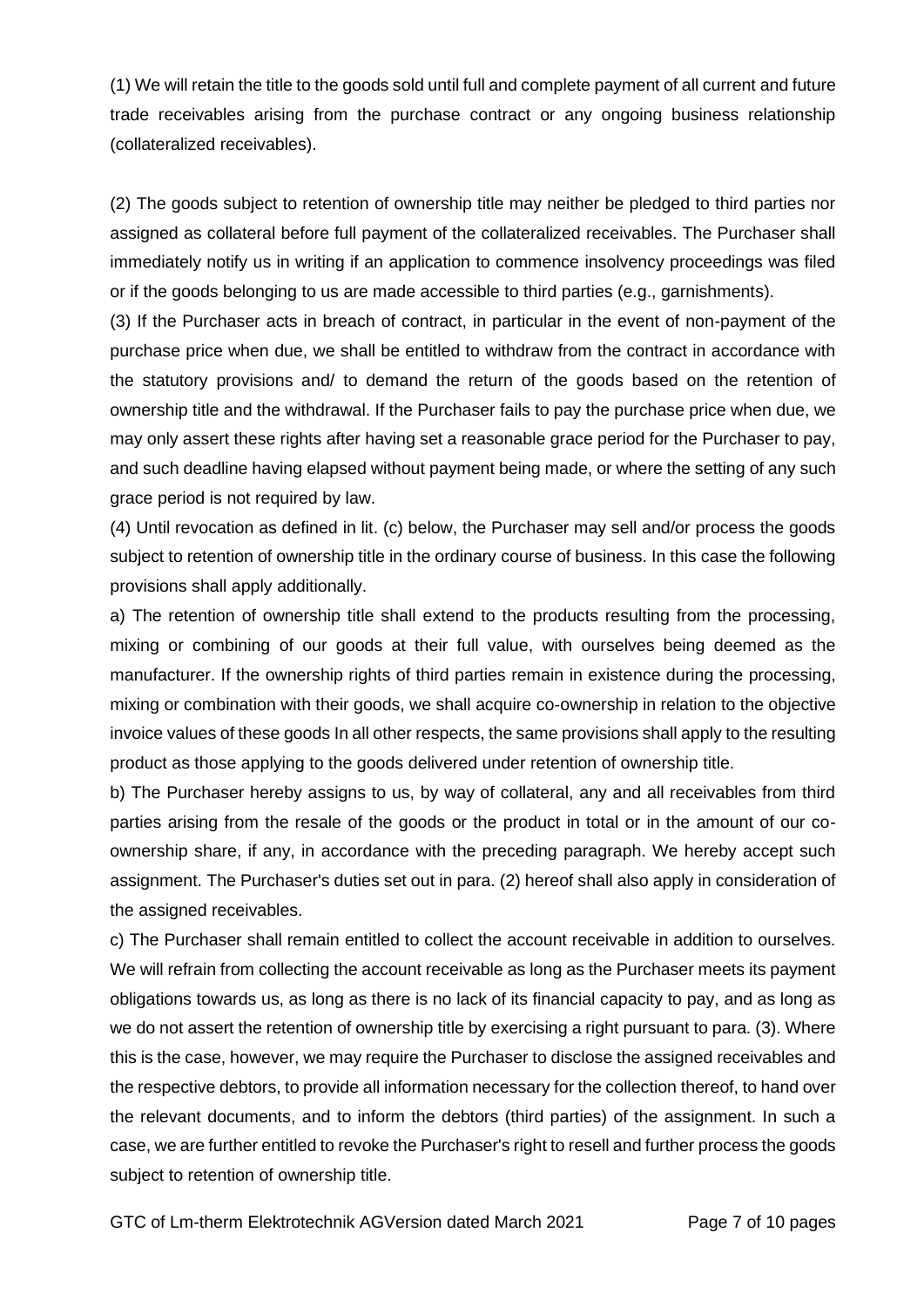d) If the realizable value of the collaterals exceeds our claims by more than 10%, we will release collaterals of our choice at the Purchaser's request.

#### **Section 9 Purchaser's claims for defects**

(1) The statutory provisions shall apply to the Purchaser's rights in the event of material defects and defects of title (including wrong delivery and short delivery as well as improper assembly or defective assembly instructions), unless otherwise stipulated below. In all cases, the special statutory provisions shall remain unaffected in the case of final delivery of the goods to a consumer (supplier recourse pursuant to Sections 478, 479 German Civil Code (BGB)).

(2) The basis of our liability for defects is above all the agreement reached on the quality of the goods. The product descriptions designated as such (including those of the manufacturer) and which were either provided to the Purchaser prior to placing its purchase order or included in the contract in the same manner as these GTC, shall be deemed to be an adequate agreement concerning the quality of the goods.

(3) In the absence of any specific agreements concerning the quality of the goods, the statutory provisions shall be applied to assess whether there is a defect or not (Section 434 (1) 2nd and 3rd sentences of the German Civil Code (BGB)). However, we will not assume any liability for public statements made by the manufacturer or other third parties (e.g., advertising messages).

(4) Purchaser's claims for defects will only be accepted on the condition that Purchaser has complied with its statutory obligation to examine the goods and to give notice of defects Sections 377, 381 German Commercial Code (HGB)). If a defect becomes apparent during the inspection or a later date, such defect must to be reported to us immediately in writing. Such notification shall be deemed made without delay if it is made within two (2) weeks, the timely dispatch of such notification being considered sufficient for observance of the deadline. Irrespective of Purchaser's obligation to inspect and give notice of defects, the Purchaser shall notify us in writing of any obvious defects (including incorrect and/or short deliveries) within two (2) weeks of delivery, the timely dispatch of such notification being considered sufficient for observance of the deadline. If the Purchaser fails to duly inspect and/or notify the defect, our liability for the non-notified defect shall lapse.

(5) If the delivered item is defective, we may initially decide at our discretion whether to provide substitute performance by remedying the defect (subsequent improvement) or by delivering an item free of defects (replacement delivery). Our right to refuse substitute performance under the statutory conditions shall remain unaffected.

(6) We may decide to make the substitute performance contingent upon Purchaser's payment of the outstanding purchase price. Purchaser is, however, entitled to withhold a portion of the purchase price which is in reasonable ratio to the defect.

(7) Purchaser agrees to grant us the time and opportunity required for the substitute performance owed, in particular for handing over the contested goods for inspection purposes. In the event of

GTC of Lm-therm Elektrotechnik AGVersion dated March 2021 Page 8 of 10 pages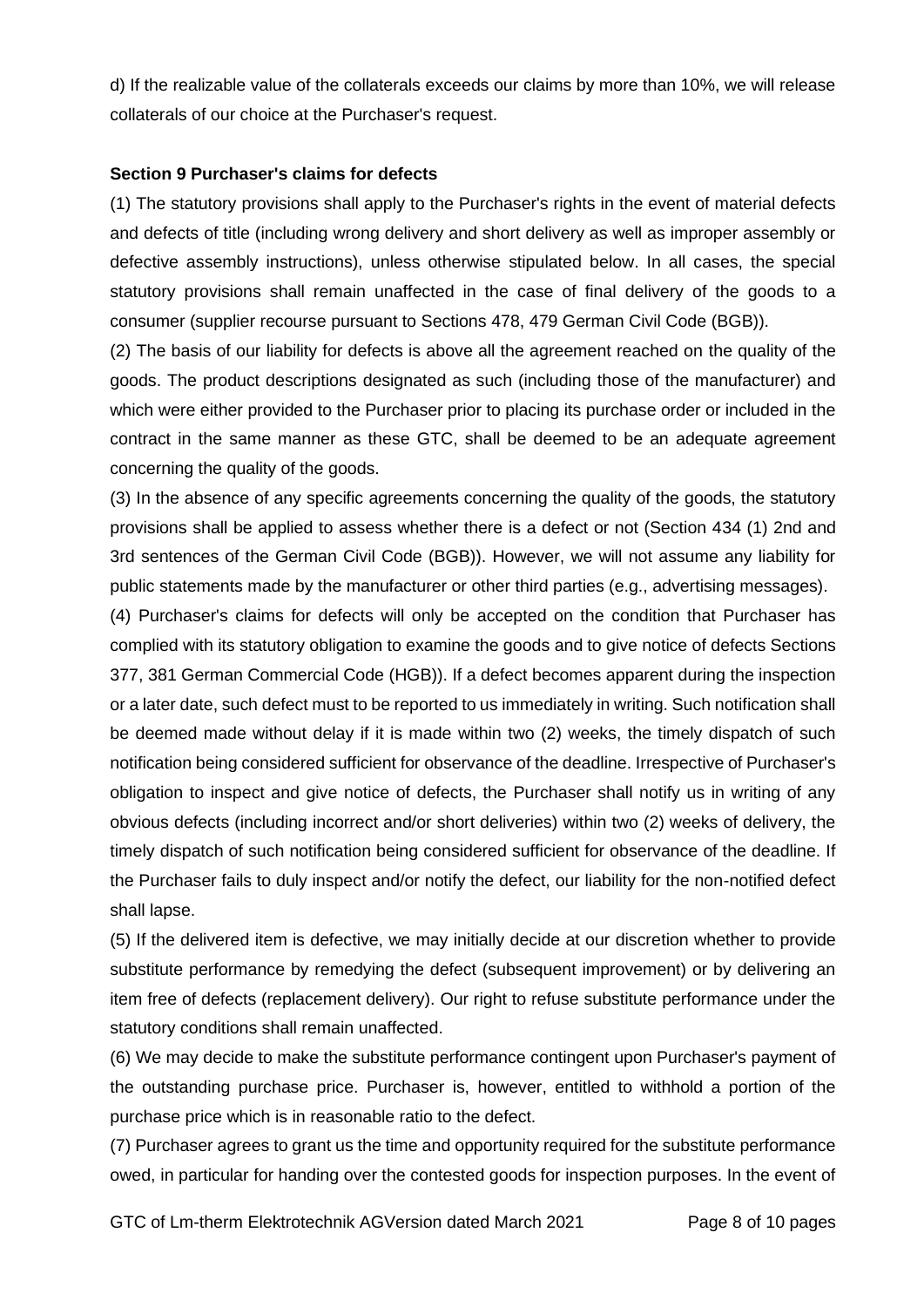a replacement delivery, Purchaser agrees to return the defective item to us in accordance with the statutory provisions. Substitute performance shall include neither the removal of the defective item nor the re-installation thereof if we were not originally obliged to install it.

(8) If the substitute performance has failed or if a reasonable period of grace to be granted by Purchaser for substitute performance has expired to no avail or can be dispensed with under the statutory provisions, the Purchaser may withdraw from the purchase contract or reduce the purchase price. In the case of an insignificant defect, however, there will be no right of withdrawal. (9) Purchaser's claims for damages or compensation for futile expenditure will remain in force even in the event of defects defined only in Section 10 and shall otherwise be excluded.

(10) No claims for defects will be accepted in the case of merely insignificant deviation from the agreed quality, in the case of merely insignificant impairment of usability, in the case of natural wear and tear, or in the case of damage arising after the passing of risk as a result of incorrect or negligent handling, excessive stress, unsuitable operating resources, or due to unusual external influences which are not presupposed the contract. If inappropriate repair works or modifications are carried out by the Purchaser or third parties, no claims for defects will be accepted for such defects and the resulting consequences.

## **Section 10 Other liability**

(1) Unless otherwise stated in these GTC including the provisions set out below, we shall be liable in case of any breach of contractual or non-contractual duties in compliance with the relevant legal provisions.

(2) We shall be liable for damages - for whatever legal grounds - under the law of negligence in the event of intent and gross negligence. In the event of ordinary negligence, and subject to a less stringent standard of liability in accordance with the statutory provisions (e.g., for diligence in our own affairs) we shall be liable only

a) for damages resulting from injury to life, limb or health,

b) for damages arising from the considerable breach of a material contractual obligation (an obligation whose fulfillment is a prerequisite for the proper performance of the contract and the observance of which the contractual partner regularly relies on and may rely on); in such case, however, our liability shall be limited to compensation for the foreseeable, typically occurring damage.

(3) The limitations of liability ensuing from para. (2) shall also apply to breaches of duty by or for the benefit of persons for whose faults we are responsible according to statutory provisions. Said limitations of liability shall not apply insofar as we have fraudulently concealed a defect or have assumed a guarantee for the quality of the goods and for claims of the Purchaser under the Product Liability Act.